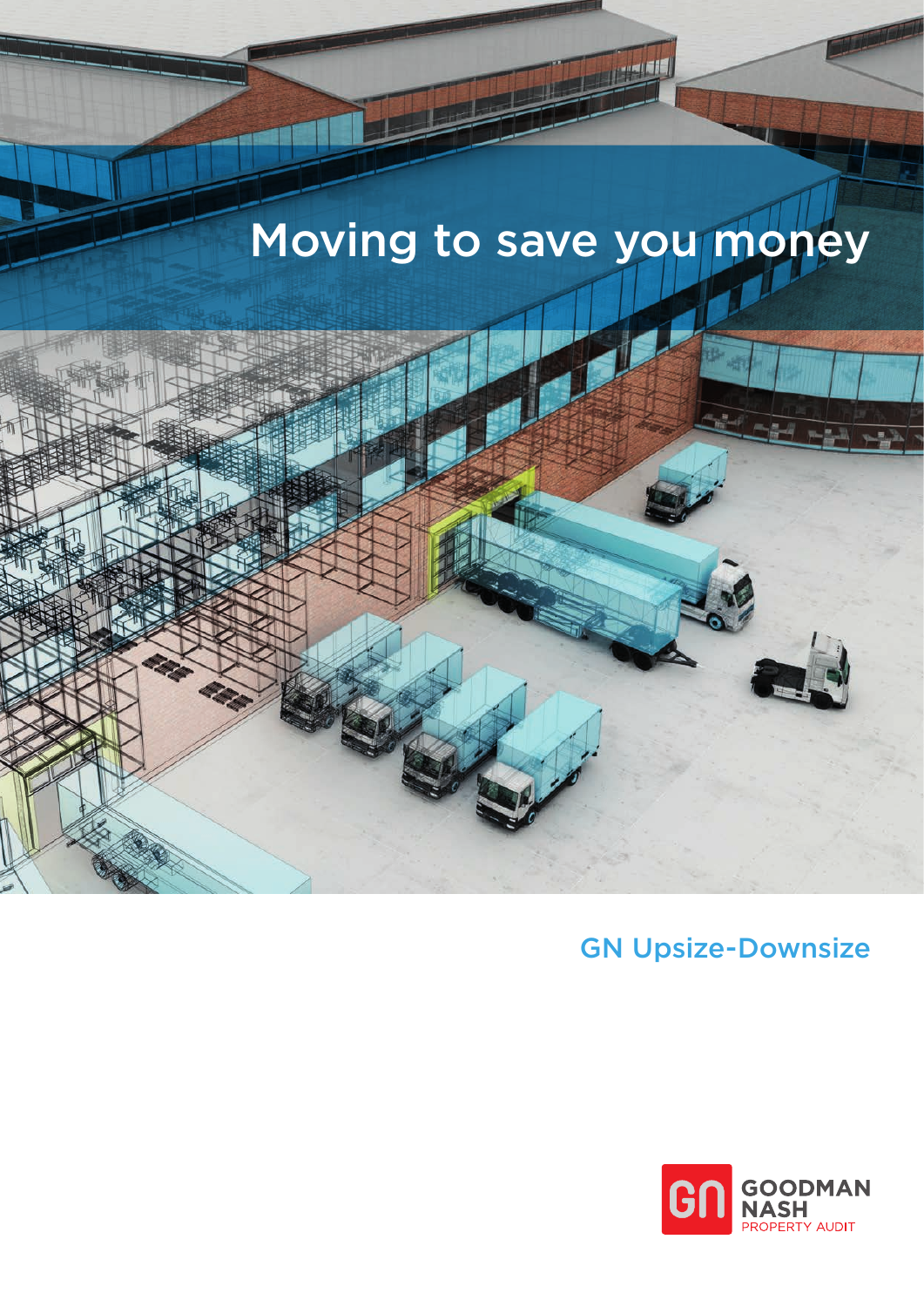# Reducing costs as your property use changes

Businesses often undergo periods of upscaling, downsizing and re-locating. Such changes to the way you use your real estate provide opportunities to reduce the business rates you pay. Act in good time, and these savings could be yours.

#### **Relief at the council's discretion**

Rates relief is available where part or parts of your commercial space are not in use, or are not fully utilised, for short periods. The law does not define 'short periods', but in some instances, they can be as long as 12 months. However, relief is at the discretion of the billing authority, and that's where the problems can begin.

#### **Part use and the right to claim**

A property does not have to be entirely vacated to benefit from reduced rates. The council has power to grant a discretionary relief if the premises are not being wholly utilised. Part use can arise in a number of ways, such as:

- the phased occupation and/or vacation of premises during relocation
- seasonal variations in the use of a distribution warehouse
- future expansion capacity not in current use
- changes to the distribution network with stock levels reduced
- part shutdowns on sites through maintenance work, or under emergency measures
- parts affected by flooding or fire damage
- parts not in use during refurbishment
- half shifts or other work pattern changes.

If any of these events are currently affecting any of your commercial space – including underuse of land or car parking – please contact us straightaway.

#### **Why claims fail**

While many rating agents are familiar with the process, councils frequently receive insufficient evidence to deal with the claim. Sometimes, claims are made too late for the council to inspect, or they are not submitted at all. Other times, clients lose the opportunity to maximise savings because the information and record keeping is incomplete.

#### **How the service works**

GN Upsize-Downsize brings you the onsite services of a specialist team. Our experts will undertake everything required to claim your business rates relief from the local authority, including, at all relevant stages:

- providing physical measurements of underused or unused areas
- dating personnel changes and department moves
- preparing actual time tables against proposed
- providing utility readings
- taking and submitting photographs.

Our qualified surveyors will liaise with the relevant billing authority on your behalf. We'll visit the premises and advise you on the best ways to use your space to maximise savings. In fact, we'll take care of everything so you can focus on your other critical responsibilities.

That's not all. As we only charge when we secure a saving, you have nothing to lose by appointing us.



ng superior technolc<br>revealing big saving<br>

 $\blacktriangledown$ Nothing to lose, everything to gain